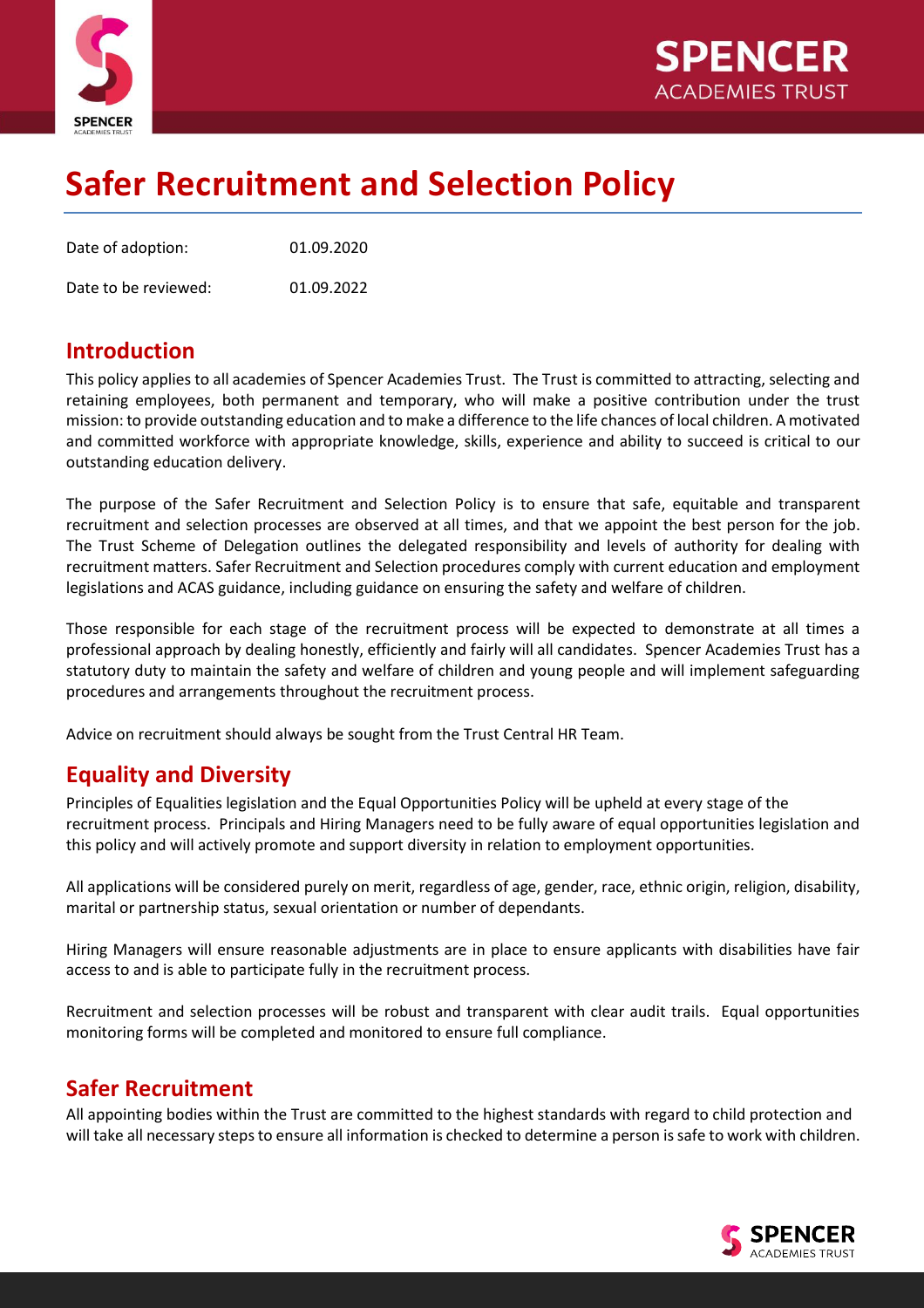



The Trust's safeguarding culture will be emphasised through the job description, person specification and advertising, to deter unsuitable applicants. Every interview will include questions on safeguarding and will explore any gaps in an applicant's job history.

All applications will be made through the Trust's standard application forms, which require a complete employment history and that all gaps are accounted for. The Trust HR Team / Academy HR Contact will ensure that all the necessary pre-employment checks are carried out.

## **Management of Recruitment Procedures**

Spencer Academies Trust Scheme of Delegation sets out the responsibility for managing recruitment procedures and the delegated responsibility for appointing employees across the trust (see table below).

| Role                                              | <b>Panel Members</b>                                                 |  |
|---------------------------------------------------|----------------------------------------------------------------------|--|
| CEO, and Directors of Education                   | Trust Board (minimum of 3 members)                                   |  |
| <b>Executive Principal</b>                        | Board Member, CEO and 1 other as determined by the CEO               |  |
| Principal, HoA                                    | A panel of three from Board Member, CEO, Directors of                |  |
|                                                   | Education/Executive Principal, Member of LGB                         |  |
| Trust Directors of Curriculum Subjects            | CEO, Directors of Education and 1 other as determined by the CEO     |  |
| Heads of Central Functions e.g. HR,               | CEO, ELT member and 1 other as determined by the CEO                 |  |
| Finance, Facilities, ICT etc.                     |                                                                      |  |
| Vice Principals and Deputy Heads                  | A panel of three from CEO, Director of Education/ Executive          |  |
|                                                   | Principal and Principal/HoA. A Member of the LGB may also be part    |  |
|                                                   | of the panel.                                                        |  |
| <b>Assistant Principals and SLT Support Staff</b> | Principal/HoA, Vice Principal and 1 other as determined by the       |  |
|                                                   | Principal/HoA. This may be a member of the LGB                       |  |
| <b>Associate Assistant Principals</b>             | Principal/HoA, Vice Principal and 1 other as determined by the       |  |
|                                                   | Principal/HoA. This may be a member of the LGB                       |  |
| Head of Department/Faculty                        | Principal/HoA, appropriate Director of Subject (if applicable) and 1 |  |
|                                                   | other as determined by the Principal/HoA. This may be a member       |  |
|                                                   | of the LGB                                                           |  |
| <b>TLR Posts</b>                                  | Principal/HoA (or nominated representative), Director of Subject (if |  |
|                                                   | applicable) or Head of Department / Phase or Subject                 |  |
| All other Academy Teaching posts                  | Principal/HoA (or nominated representative), Director of Subject (if |  |
|                                                   | applicable) or Head of Department / Phase or Subject                 |  |
| All other Trust Teaching posts                    | Directors of Education, Executive Principals.                        |  |
| All Support Staff posts (other than SLT           | Business / Finance Manager or equivalent and 1 other determined      |  |
| posts) Academy                                    | by Principal/HoA                                                     |  |
| <b>Central Team posts</b>                         | ELT member and 1 other as determined by the CEO (Central posts       |  |
|                                                   | below Director)                                                      |  |

As vacancies arise the Principal or their appointed representative will consider whether a replacement is required or whether internal re-structuring may be more appropriate. The decision will take into account the existing staffing structure, curriculum and organisational needs and budgetary situation. Under the principles set out in the Scheme of Delegation, any restructuring exercise must be agreed and carried out by trust central services including Human Resources.

Where the Principal determines that the vacancy is suitable for an internal advert this must be discussed and agreed with the CEO, or their appointed representative. The recruitment process will be agreed at this stage.

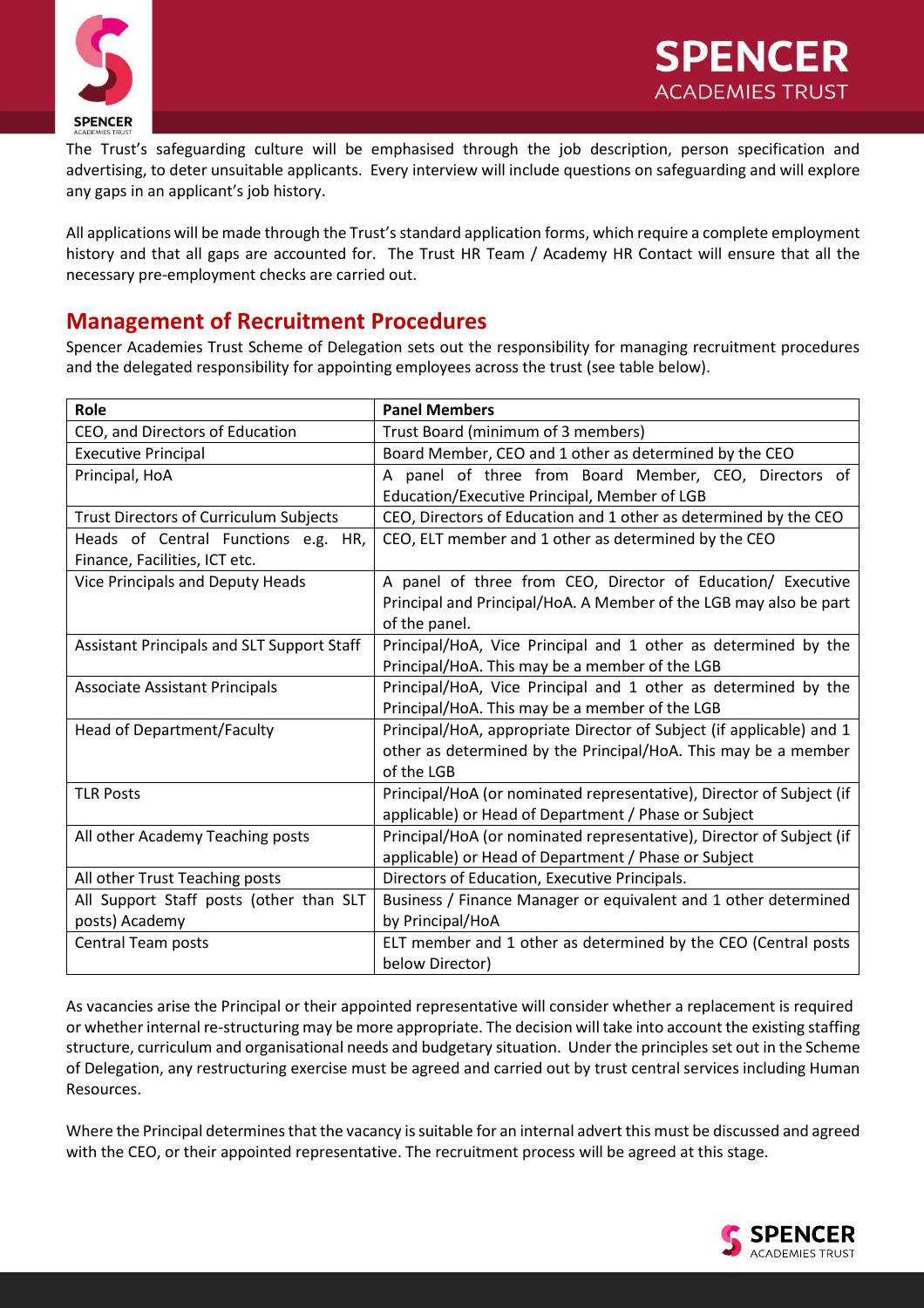



Recruitment procedures will be supported by the Trust Central HR Team and the Academy HR contact as appropriate.

#### **What to do when a vacancy arises**

In all cases, before an advert is placed, approval must be sought from the Trust Executive Team to recruit to vacancies within the academy structure, to create new roles and replace existing roles, including responsibility allowances. Approval must be sort for both permanent and temporary roles. The advert, job description and person specification must in all cases be referred to the Trust Executive Team, via the Trust Central HR Team, for approval prior to advertising the post.

#### **Advertising a Vacancy**

The Directors of the Trust, Principal or their delegated representative will determine how and where a post will be advertised according to circumstances prevailing at the time. All external vacancies will be advertised on the Trust website and other appropriate media. The closing date for applications will normally be at least two weeks after advertisement. For internal posts the closing date may be shortened to one week.

When advertising a vacancy, the agreed trust advert template must be used, detailing the following (where appropriate):

- Job Title
- Salary ensuring actual pro-rata salary is stated for part time / term time only vacancies
- Hours of work
- Location of the vacancy
- Closing date
- Anticipated interview date
- Statement about the Trusts commitment to safeguarding and promoting the welfare of children and young people

Internal posts will be advertised using the Trust recruitment portal, via the e-mail vacancy bulletin, Trust website and staff notice boards as deemed appropriate by the Principal. As a minimum, applicants will be invited to submit an expression of interest, usually in the form of a letter of application. Internal references must also be provided and taken up.

#### **Shortlisting**

The Principal or their delegated representative should establish who will be involved in the recruitment process. To ensure consistency, the panel members should be involved throughout the shortlisting and interview process.

There is a statutory requirement that at least one of the panel members has completed Safer Recruitment Training.

Shortlisting should not begin until after the closing date (unless specified within the advert) and should be completed by at least two members of the selection process. Selection will be based only against the agreed criteria within the person specification, using information contained within the application. The Principal / Hiring Manager must ensure the selections are justified and that records are made and retained for at least 6 months.

The decision made must then be communicated promptly to successful candidates to invite for interview. The recommended timescale from the date of invites received to interview date is 5 working days. Candidates will be notified that references will be requested at this stage and that failure to provide referees will mean they could be withdrawn from the interview process.

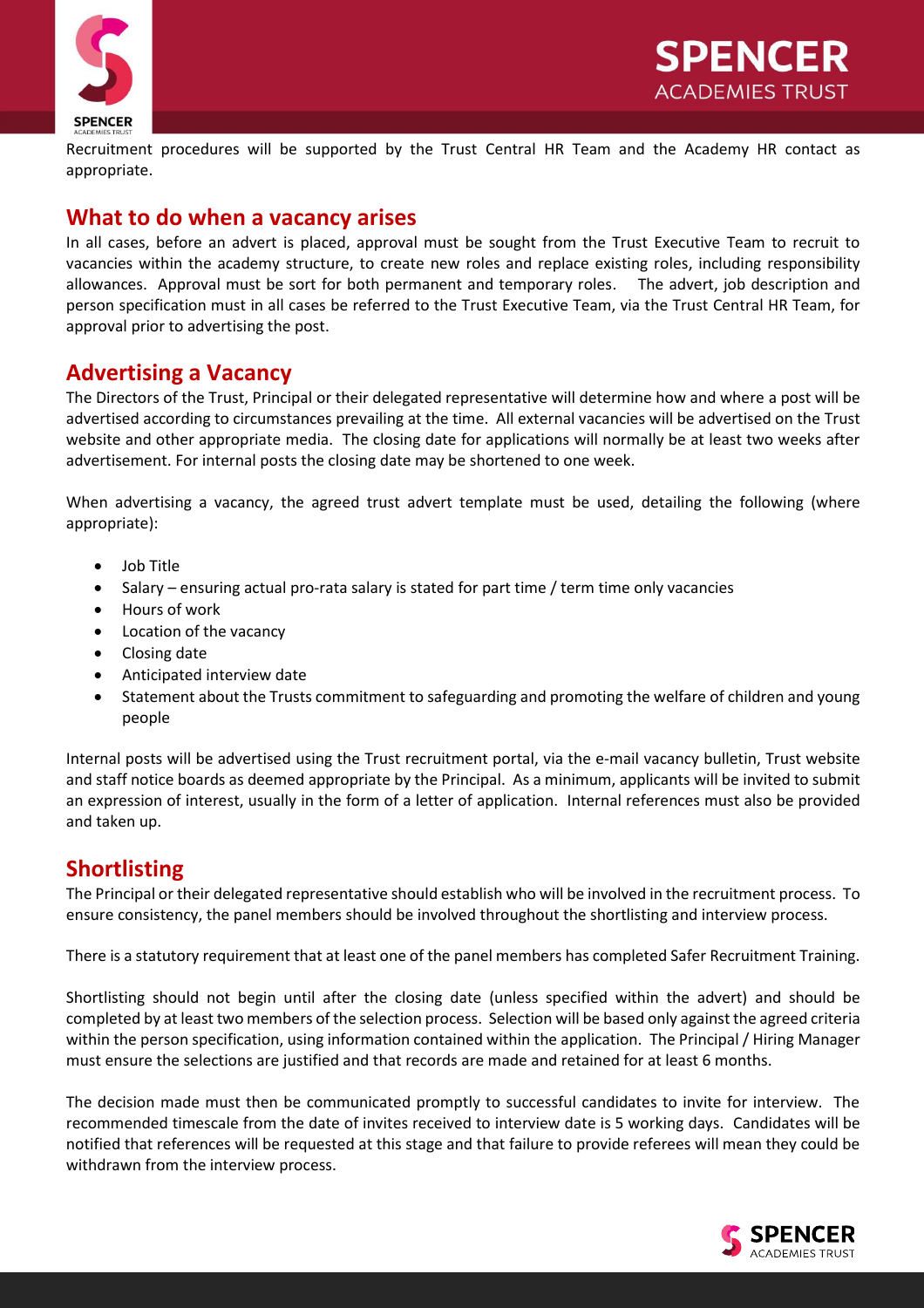

The invitation to interview could be made via email or letter and should include the itinerary and location of the interview, instructions for pre-interview tasks, maps and parking arrangements and how to confirm acceptance and request any reasonable adjustments that may be required. Applicants must also be advised to bring identification with them that confirms their right to work in the UK.

#### **Interviews**

The interview process will normally be conducted as follows:

- candidates are welcomed at the start of the day by the Principal, trust lead or their appointed representative and are given an introduction to the academy or place of work and full details of the day's arrangements;
- a curriculum, department, key stage leader, support staff team leader or other internal recruitment lead may present an introduction to the faculty or team and may arrange for a tour of the academy or place of work;
- where appropriate candidates will be observed teaching. Other selection activities will be dependent upon the nature of the post being filled, e.g. desk-top exercise, panel interviews, demonstration of practical/presentation skills, student representative panel etc. These activities should be linked closely to the Job Description and Person Specification;
- the candidate's suitability to work with children will be explored at interview asking open-ended questions, as well as questions which explore the candidate's attitude towards child protection;
- employees will be recruited on the knowledge, experience and skills needed for the job and their potential contribution to the Trust;
- at the conclusion of the interview the panel will establish whether each person remains a firm candidate and ensure that candidates know the arrangements for communicating the decision;

References should be provided to the panel before interviews take place, allowing the panel to scrutinise and seek clarification from the referee or the candidate during interview.

Panel members will assess the candidates' performance against the criteria within the person specification at the end of the interview. Interview notes are taken by panel members. An accurate record of the selection decision must be kept and any selection system used must be justifiable.

# **Making an Offer of Appointment**

The appointment and agreement process will be as follows:

- when agreement to appoint is reached, the chosen candidate will be offered the post verbally and by no later than 5 working days after interview. A verbal agreement is binding on all parties. The person advising the successful candidate must make it clear that the offer is subject to agreed timescales, start dates and satisfactory pre-employment checks;
- a welcome email will be sent by the Trust Central HR Team/Academy HR Contact confirming the offer of appointment, the start date, the salary and that the contract will be issued within 14 days, subject to the Trust/Academy receiving written acceptance and in any event prior to the employee start date. The welcome

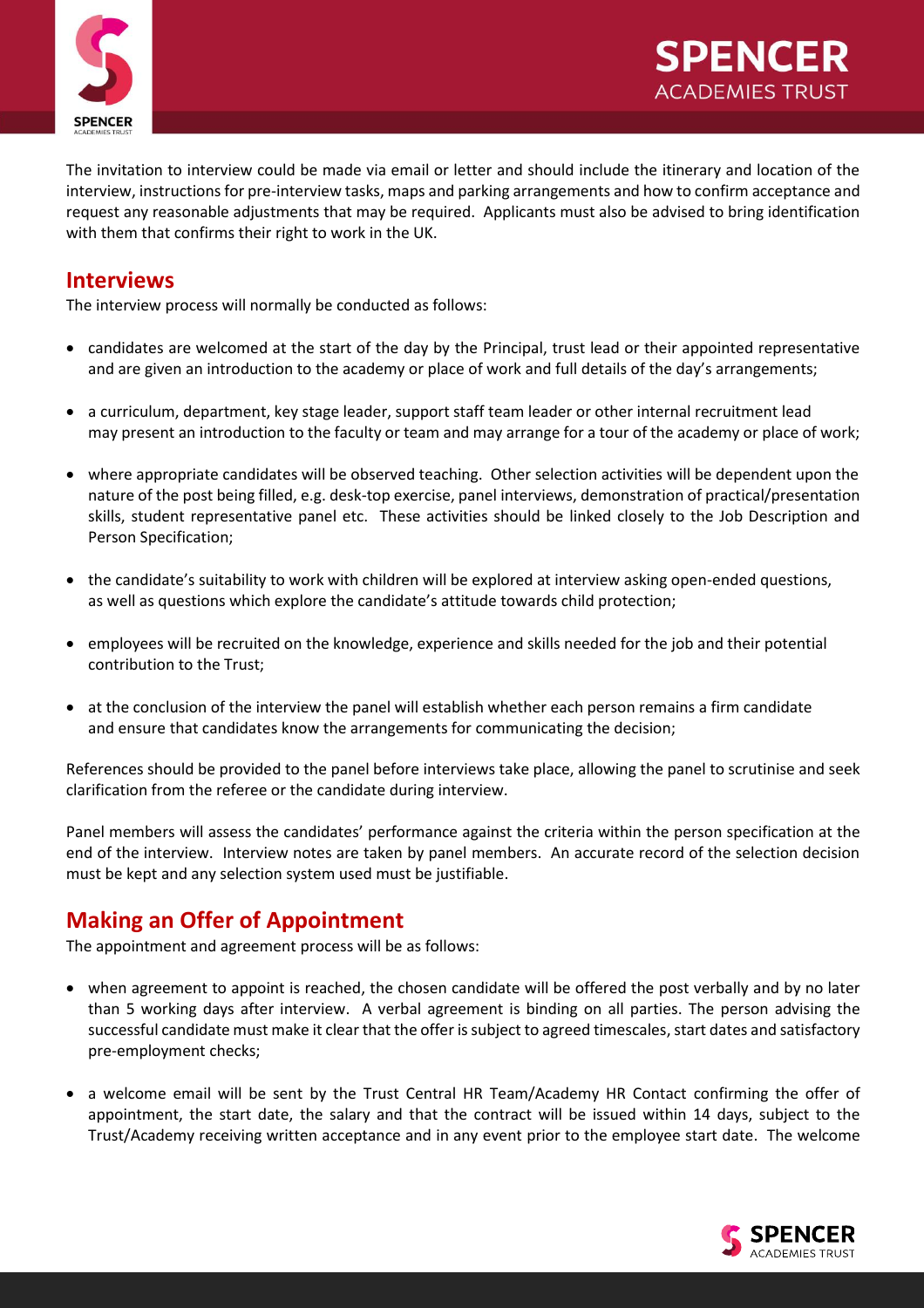



email will also include safeguarding documents, the link to complete a DBS check, and other onboarding documents as appropriate;

• an offer letter will be sent by Trust/Academy HR Contact, as appropriate, confirming the terms and conditions of the appointment and that the offer is subject to satisfactory pre-employment checks being completed. Where appropriate the offer letter will also confirm the date their employment commences with Spencer Academies Trust.

Unsuccessful candidates should be advised no later than 3 working days after the successful candidate has accepted the post. Feedback should always be offered to unsuccessful interviewees and provided if requested in a timely manner. The outcome of the interview will be published as appropriate as soon as possible after all candidates have been contacted.

For internal interviews, every effort will be made to ensure that the outcome is communicated to short-listed candidates before publication of the outcome. A debriefing opportunity and discussion will be offered to unsuccessful internal candidates within one week.

## **Pre-employment Checks**

Any offer of employment made to a successful candidate, including one who has lived or worked abroad, must be conditional on satisfactory completion of the necessary pre-employment checks. When appointing new staff members, the Trust/Academy HR Contact must:

- Verify a candidate's identity. Please refer to the ID checking guidance issued by the Trust. All candidates must produce their birth certificate as part of the pre-employment check
- Obtain a certificate for an enhanced DBS check which will include a barred list check for all who will be engaging in regulated activity
- Verify the candidates physical and mental fitness to ensure that the candidate is medically suitable for the proposed job and to advise, where necessary, on any reasonable adjustments to their work or workplace
- Verify the candidates right to work in the UK. If there is any uncertainly about whether a person needs permission to work in the UK, please check and follow the guidance on GOV.uk, or consult with the Trust HR Team
- If the candidate has lived or worked outside the UK, to make further checks in line with Trust guidance
- Verify professional qualifications as required
- Ensure all required checks are entered onto the Single Central Record before the candidates start date with the Academy / Trust

During the recruitment process, candidates will be asked to confirm that they understand providing false information in an application is a serious matter which could result in summary dismissal if the applicant has been selected, and that failure to disclose information or providing false information in relation to criminal records is an offence which could lead to prosecution

Candidates will also be advised that once the DBS application has been verified and submitted for processing, a decision to withdraw from the offer of employment will result in being charged for the DBS check at the rate applicable at the date of the policy.

if any individual is allowed to start work in regulated activity before the outcome of a DBS check is available, the individual must be appropriately risk assessed and supervised. All other checks including a separate barred list check and risk assessment, must also have been completed by the Principal or their appointed representative.

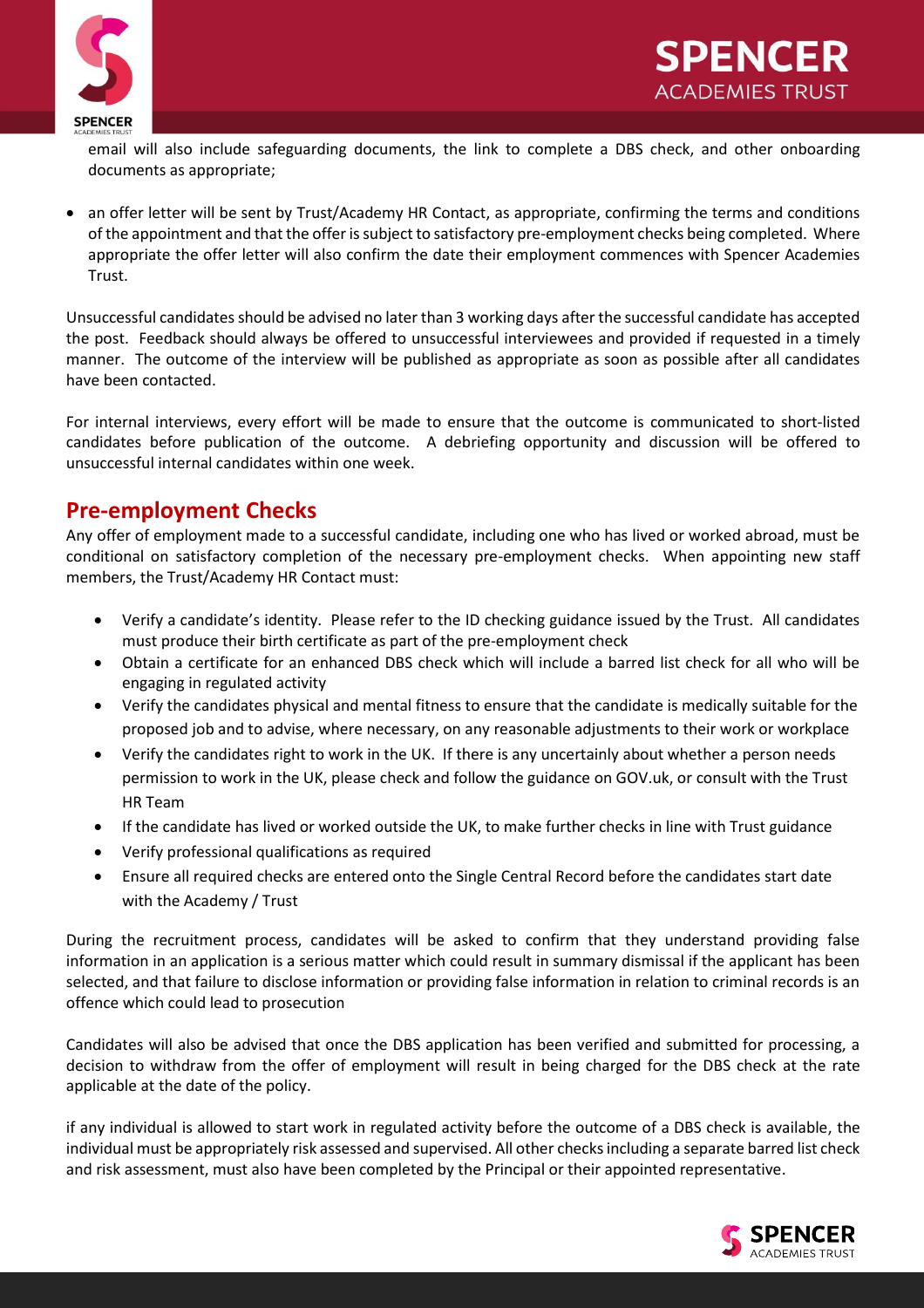

# **Rehabilitation of Offenders**

Applicants will only be asked to declare convictions and cautions that are not protected under the amendments to the Rehabilitation of Offenders Act 1974 (Exceptions) Order 1975 (2013 and 2020)

The amendments to the Rehabilitation of Offenders Act 1974 (Exceptions) Order 1975 (2013 and 2020) provides that when applying for certain jobs and activities, certain convictions and cautions are considered 'protected'. This means that they do not need to be disclosed to employers, and if they are disclosed, employers cannot take them into account. Guidance about whether a conviction or caution should be disclosed can be found on the Ministry of Justice website.

Standard and Enhanced DBS certificates will include details of convictions and cautions (excluding youth cautions, reprimands and warnings) recorded on the PNC. A 'specified offence' is one which is on the [list of specified](https://www.gov.uk/government/publications/dbs-list-of-offences-that-will-never-be-filtered-from-a-criminal-record-check)  [offences](https://www.gov.uk/government/publications/dbs-list-of-offences-that-will-never-be-filtered-from-a-criminal-record-check) agreed by Parliament which will always be disclosed on a Standard or Enhanced DBS certificate, regardless of how long ago it was given. This includes where a specified offence receives a caution (but not youth cautions, reprimands or warnings).

As a result of the 2020 amendment, Interview questions regarding the disclosure of offenses should now be:

- Do you have any unspent conditional cautions or convictions under the Rehabilitation of Offenders Act 1974?
- Do you have any adult cautions (simple or conditional) or spent convictions that are not protected as defined by the Rehabilitation of Offenders Act 1974 (Exceptions) Order 1975 (Amendment) (England and Wales) Order 2020?

In all cases where criminal convictions are disclosed, advice should be sought from the Trust Central HR Team.

# **Record Keeping and Data Protection**

All who are involved in the recruitment process must comply with the Data Protection Act 1998 for job applicants. Therefore, appropriate security measures should be taken to prevent unauthorised or unlawful processing, disclosure, destruction, loss or alteration of information.

The application process should advise a candidate that their application will be kept on file for a certain period of time and that it will not be disclosed to any third parties without their consent.

Recruitment records, whether kept in hard copy or electronic format, should be retained for no longer than 6 months after the recruitment exercise where possible. The statutory period during which an unsuccessful applicant may bring a discrimination claim arising from the recruitment process is 3 months, but it is possible for this period to be extended by the Tribunal in exceptional circumstances

Information about successful applicants' criminal convictions collected during the recruitment process should be deleted once this has been verified by DBS. Copies of DBS checks should not be retained.

Whilst notes should be kept during the recruitment process (e.g. during interviews), these notes may constitute personal data and would be disclosable to an applicant as part of a subject access request.